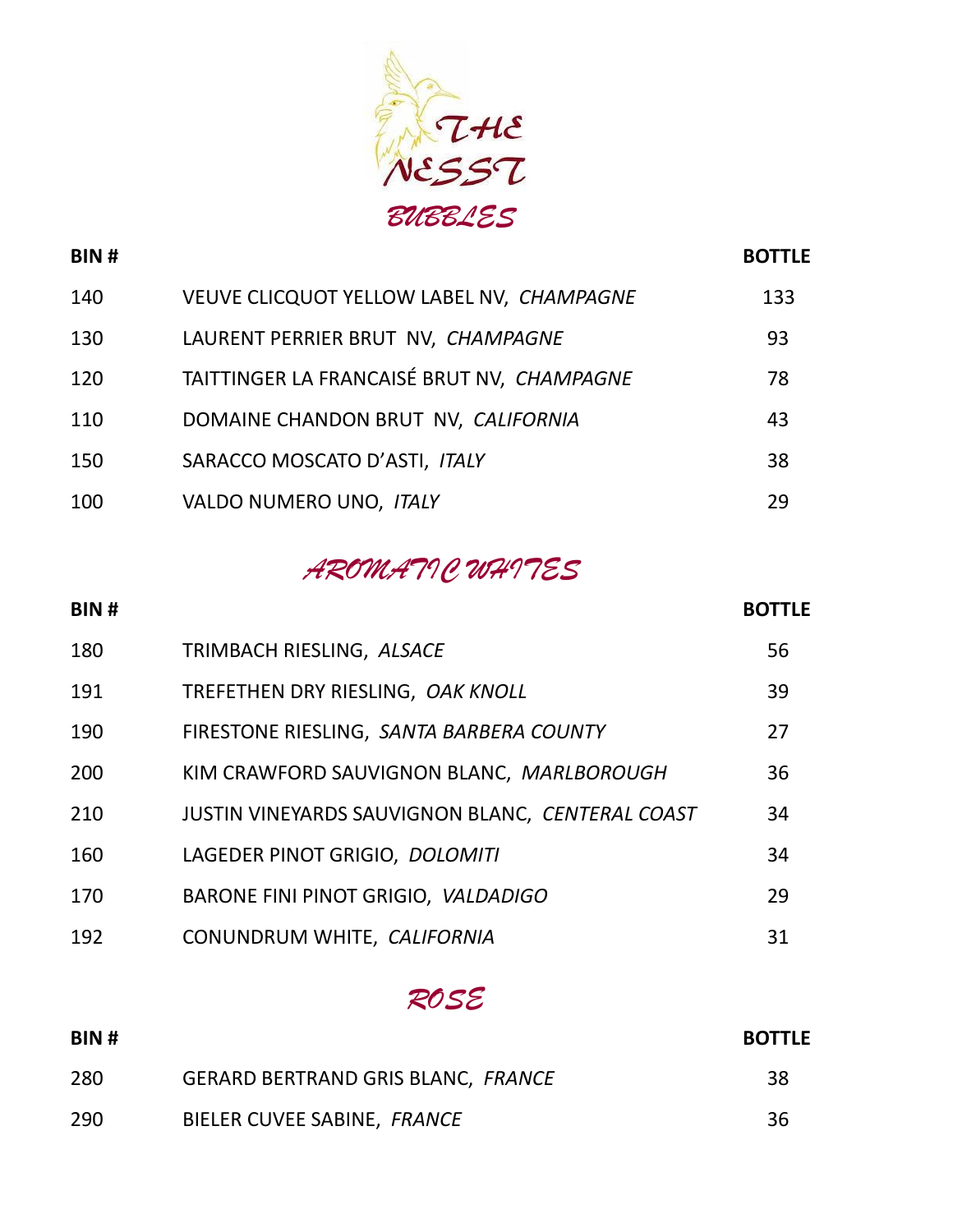#### *CHARDONNAY*

# **BIN # BOTTLE** STAGS LEAP CELLARS KARIA, *NAPA VALLEY* 82 FERRARI CARANO, *SONOMA COUNTY* 49 LANDMARK, *SONOMA COUNTY* 43 NAPA CELLARS, *NAPA VALLEY* 39

#### *PINOT NOIR*

STOLLER, *WILLAMETTE VALLEY* 34

| <b>BIN#</b> |                                                  | <b>BOTTLE</b> |
|-------------|--------------------------------------------------|---------------|
| 330         | FLOWERS, SONOMA COAST                            | 99            |
| 321         | BELLE GLOS CLARK & TELEPHONE, SANTA MARIA VALLEY | 63            |
| 320         | KING ESTATE, WILLAMETTE VALLEY                   | 58            |
| 331         | THE CALLING, MONTERRAY COUNTY                    | 58            |
| 332         | RESONANCE, WILLAMETTE VALLEY                     | 57            |
| 311         | CHERRY HILL, EOLA-AMITA                          | 49            |
| 310         | JOEL GOTT, CALIFORNIA                            | 39            |
| 300         | LEESE-FITCH, CALIFORNIA                          | 28            |
|             | MERLOT                                           |               |
| <b>BIN#</b> |                                                  | <b>BOTTLE</b> |
| 360         | FROGS LEAP, RUTHERFORD                           | 82            |
| 370         | HALL, NAPA VALLEY                                | 76            |
| 512         | DUCKHORN, NAPA VALLEY                            | 59            |
| 350         | FOLIE A DEUX, ALEXANDER VALLEY                   | 39            |
| 340         | SEVEN FALLS, WAHLUKE SLOPE                       | 37            |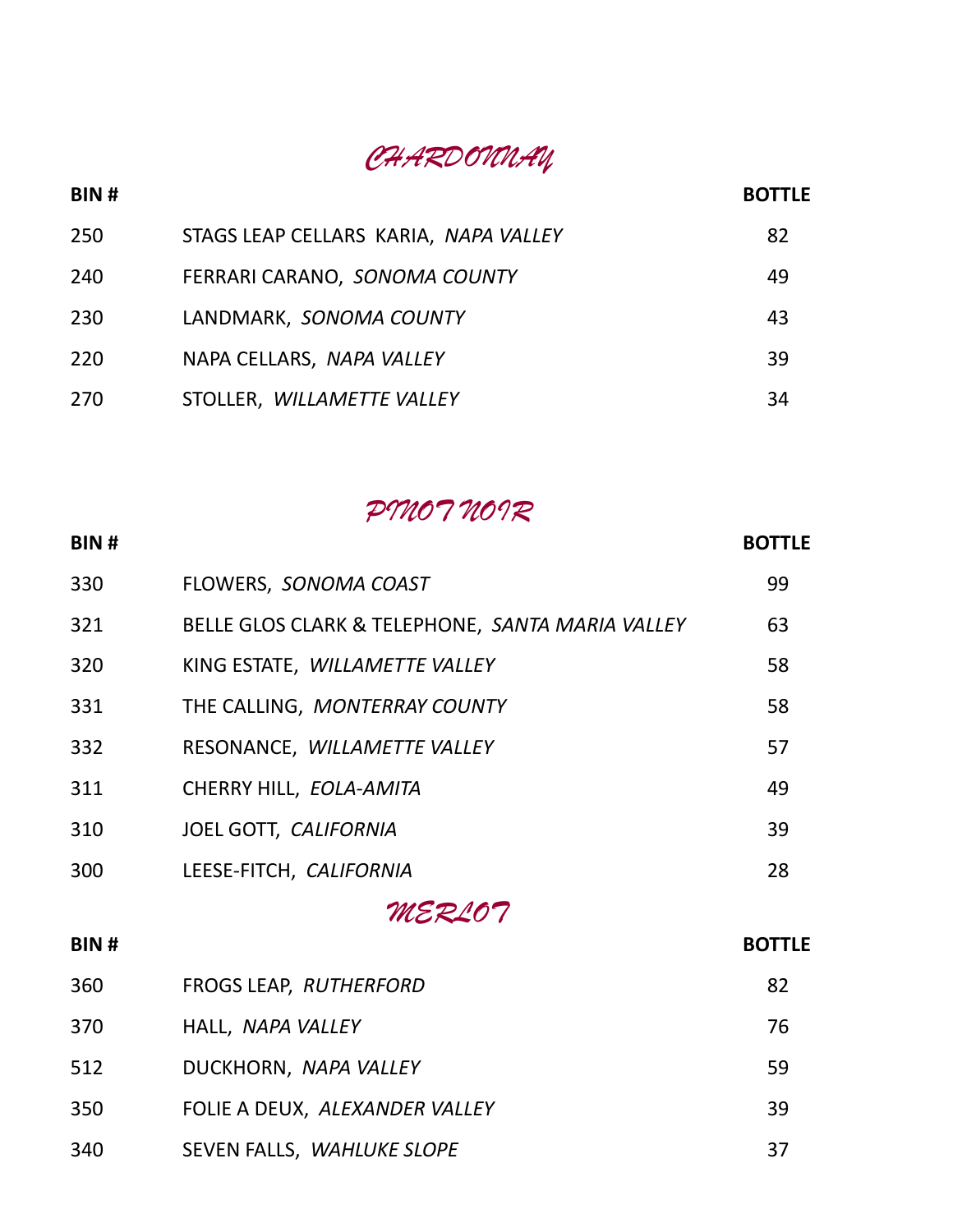*CABERNET SAUVIGNON*

| <b>BIN#</b> |                                       | <b>BOTTLE</b> |
|-------------|---------------------------------------|---------------|
| 510         | QUINTESSA, RUTHERFORD                 | 311           |
| 500         | JOSEPH PHELPS, NAPA VALLEY            | 162           |
| 513         | SILVER OAK, ALEXANDER VALLEY          | 158           |
| 440         | STAGS LEAP ARTEMIS, NAPA VALLEY       | 141           |
| 514         | CAYMUS, NAPA VALLEY                   | 138           |
| 470         | JORDAN, ALEXANDER VALLEY              | 124           |
| 480         | ADAPTATION BY PLUMPJACK, NAPA VALLEY  | 121           |
| 460         | FAUST, NAPA VALLEY                    | 121           |
| 511         | TRINCHERO MARIO'S, NAPA VALLEY        | 117           |
| 490         | HEITZ, NAPA VALLEY                    | 115           |
| 381         | ARTISTRY, NAPA VALLEY                 | 111           |
| 515         | ALPHA OMEGA II, NAPA VALLEY           | 89            |
| 430         | CHAPELLET MOUNTAIN CUVEE, NAPA COUNTY | 79            |
| 410         | <b>JUSTIN VINEYARDS, PASO ROBLES</b>  | 71            |
| 450         | NAPA CELLARS, NAPA VALLEY             | 69            |
| 420         | CARPE DIEM, CALIFORNIA                | 67            |
| 516         | KITH AND KIN, NAPA VALLEY             | 60            |
| 522         | RUTHERFORD RANCH, NAPA VALLEY         | 59            |
| 400         | DAOU, PASO ROBLES                     | 57            |
| 517         | POSTMARK, NAPA VALLEY                 | 55            |
| 518         | CANVASBACK, RED MOUNTAIN              | 54            |
| 390         | STEPHEN VINCENT, NAPA VALLEY          | 48            |
| 519         | ST. FRANCIS, SONOMA COUNTY            | 44            |
| 521         | JOSH CELLARS, CALIFORNIA              | 42            |
| 380         | SEAGLASS, CALIFORNIA                  | 33            |